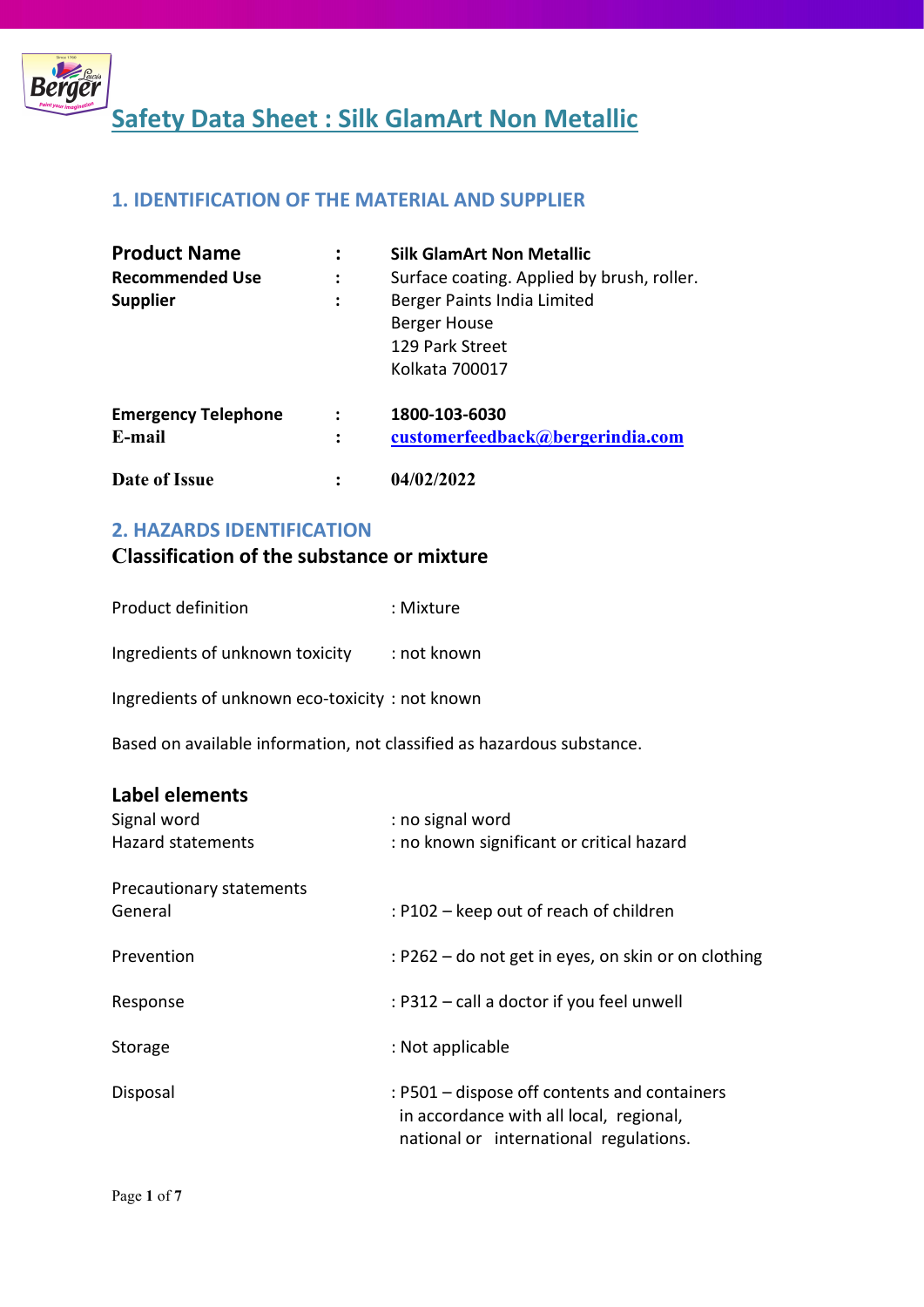

Safety Data Sheet : Silk GlamArt Non Metallic

Not classified as Dangerous Goods for transport by Road and Rail; NON-DANGEROUS GOODS.

# 3. COMPOSITION/INFORMATION ON INGREDIENTS

| <b>Components</b>                | <b>CAS Number</b> | Proportion |
|----------------------------------|-------------------|------------|
| Water                            | 7732-18-5         | 10-40%     |
| <b>CMIT/MIT (3:1)</b>            | 55965-84-9        | ≤0.0015%   |
| Methyl isothiazolinone           | 2682-20-4         | ≤0.03%     |
| 1,2-benzisothiazol-3(2H)-one     | 2634-33-5         | $< 0.05\%$ |
| Synthetic polymer(s)             | --                | 15-30%     |
| Ingredients determined not to be | $-$               | To 100%    |
| hazardous                        |                   |            |

# 4. FIRST AID MEASURES

#### General :

In all cases of doubt, or when symptoms persist, seek medical attention. Never give anything by mouth to an unconscious person. If unconscious, place in recovery position and seek medical advice.

#### Inhalation:

Remove victim from area of exposure - avoid becoming a casualty. Remove contaminated clothing and loosen remaining clothing. Allow patient to assume most comfortable position and keep warm. Keep at rest until fully recovered. Seek medical advice if effects persist.

#### Skin Contact:

If skin contact occurs, remove contaminated clothing and wash skin with running water. If irritation occurs seek medical advice.

#### Eye Contact:

If in eyes, wash out immediately with water. In all cases of eye contamination it is a sensible precaution to seek medical advice.

#### Ingestion:

Rinse mouth with water. If swallowed, give a glass of water to drink. Seek medical advice.

#### Protection of first-aiders:

No action shall be taken involving any personal risk or without any suitable training

# Medical attention and special treatment:

Treat symptomatically.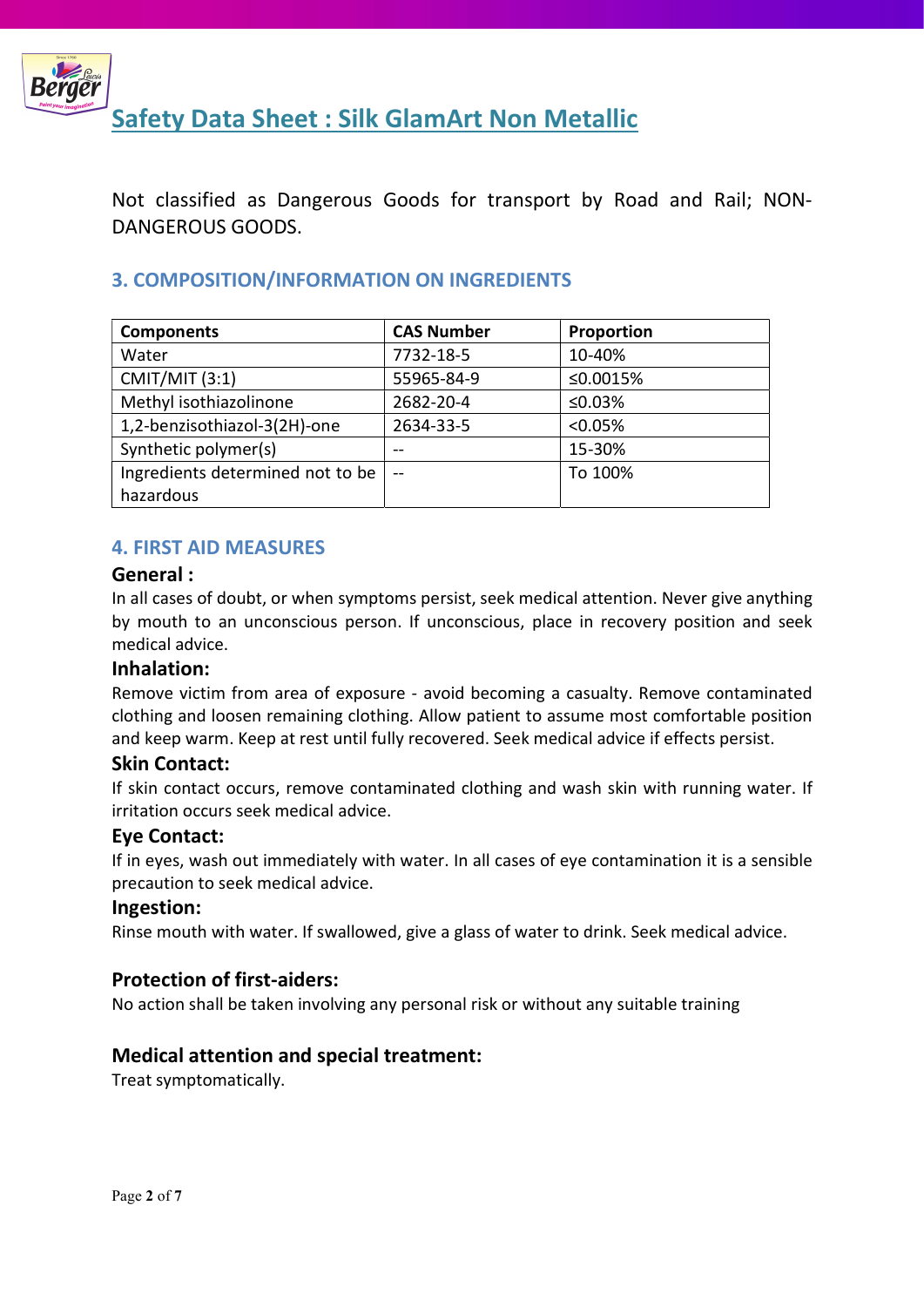

# 5. FIRE FIGHTING MEASURES

#### Hazards from combustion products:

Not combustible, however following evaporation of the water component of the material, the residual material can burn if ignited. On burning will emit toxic fumes.

## Precautions for fire fighters and special protective equipment:

Fire fighters to wear self-contained breathing apparatus and suitable protective clothing if risk of exposure to vapour or products of combustion.

#### Suitable Extinguishing Media:

Not combustible, however, if material is involved in a fire use: Fine water spray, normal foam, dry agent (carbon dioxide, dry chemical powder).

## 6. ACCIDENTAL RELEASE MEASURES

#### Emergency procedures:

If contamination of sewers or waterways has occurred advise local emergency services.

#### Methods and materials for containment and clean up:

SMALL SPILLS: Slippery when wet. Avoid accidents, clean up immediately. Collect in a container for disposal via special chemical waste collection.

LARGE SPILLS: Slippery when spilt. Avoid accidents, clean up immediately. Contain - prevent run off into drains and waterways. Use absorbent (soil, sand or other inert material). Collect and seal in properly labelled containers or drums for disposal.

# 7. HANDLING AND STORAGE

The information in this section contains generic advice and guidance. The list of Identified Uses in Section 1 should be consulted for any available use-specific information provided in the Exposure Scenario(s)

#### Precautions for safe handling :

Avoid contact with skin and eyes. Avoid inhalation of vapour, spray or mist. Eating, drinking and smoking should be prohibited in areas where this material is handled, stored and processed.

Put on appropriate personal protective equipment (see section 8).

Never use pressure to empty, container is not a pressure vessel.

Comply with health and safety at work place.

Page 3 of 7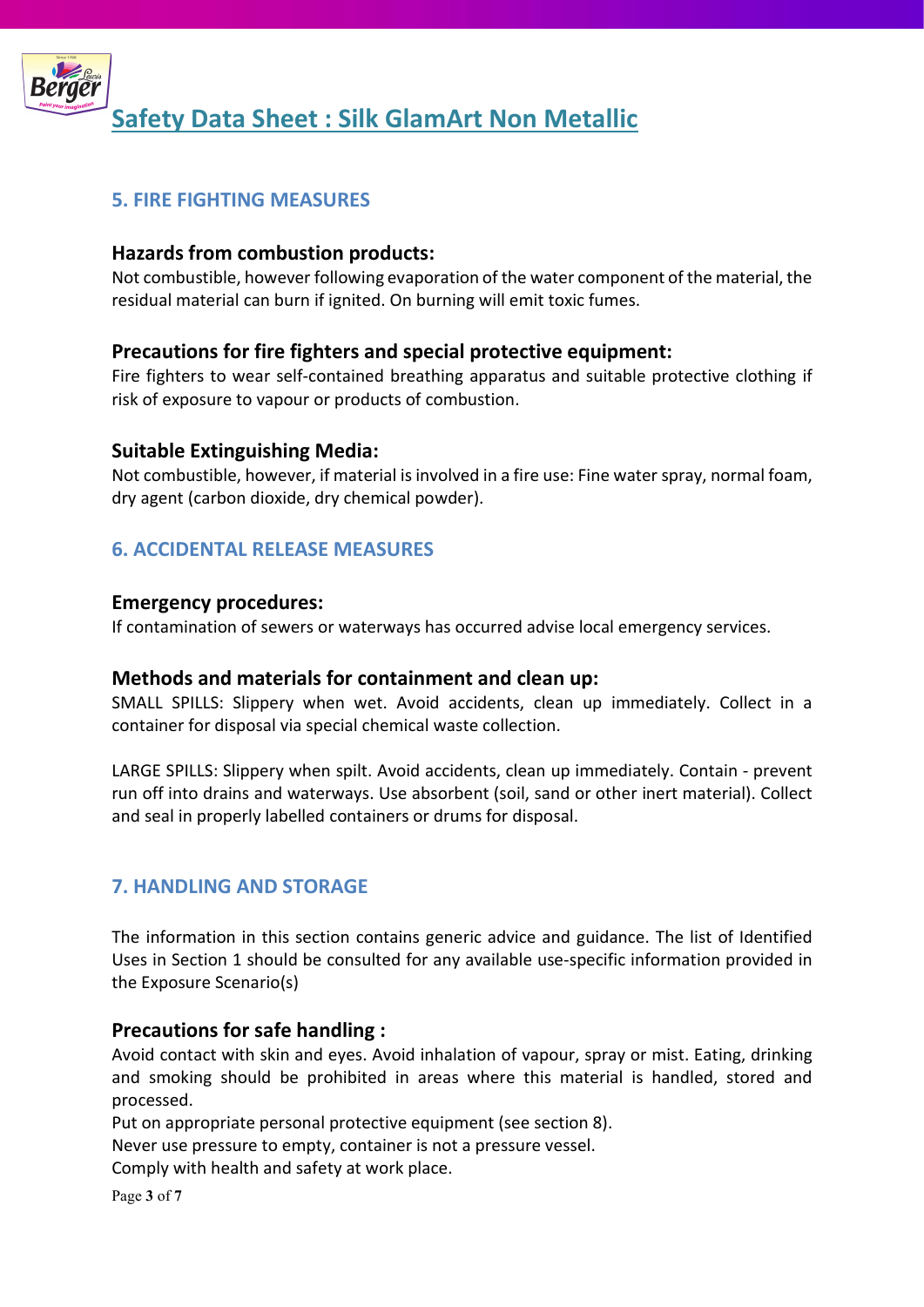

Do not allow to enter drains or waterways.

When operators, whether spraying or not, have to work inside the spray booth, ventilation is unlikely to be sufficient to control particulates and solvent vapour should wear a compressed air-fed respirator during spraying process and until such time as the particulars and solvent vapour concentration has fallen below the exposure limit.

#### Conditions for safe storage:

Store in accordance with local regulations.

#### Note on joint storage

Store in cool place and out of direct sunlight. Keep containers closed when not in use - check regularly for leaks. Keep away from oxidizing agents, strong acids and alkali.

#### Additional information on storage conditions

Observe label precautions. Store in cool dry well ventilated place away from direct sunlight and source of heat. Keep the container tightly closed. No smoking. Prevent unauthorized access. Containers that have been opened must be carefully resealed and kept upright to prevent leakage.

Keep out of reach of children. Avoid eye contact and repeated or prolonged skin contact.

# 8. EXPOSURE CONTROLS/PERSONAL PROTECTION

#### Occupational Exposure Limits:

No value assigned for this specific material

#### Engineering controls:

Provide adequate ventilation. If using indoors, keep windows and doors open during use. Keep containers closed when not in use.

#### Personal Protective Equipment:

The selection of PPE is dependent on a detailed risk assessment. The risk assessment should consider the work situation, the physical form of the chemical, the handling methods, and environmental factors.

Personal Protection: B - OVERALLS, SAFETY SHOES, SAFETY GLASSES, GLOVES.

MANUFACTURE, PACKAGING AND TRANSPORT: Wear overalls, safety glasses and impervious gloves. Always wash hands before smoking, eating, drinking or using the toilet. Wash contaminated clothing and other protective equipment before storage or re-use.

FOR CONSUMER USE: If there is a risk of eye contact and repeated or prolonged skin contact wear gloves and safety glasses. Wash hands after use.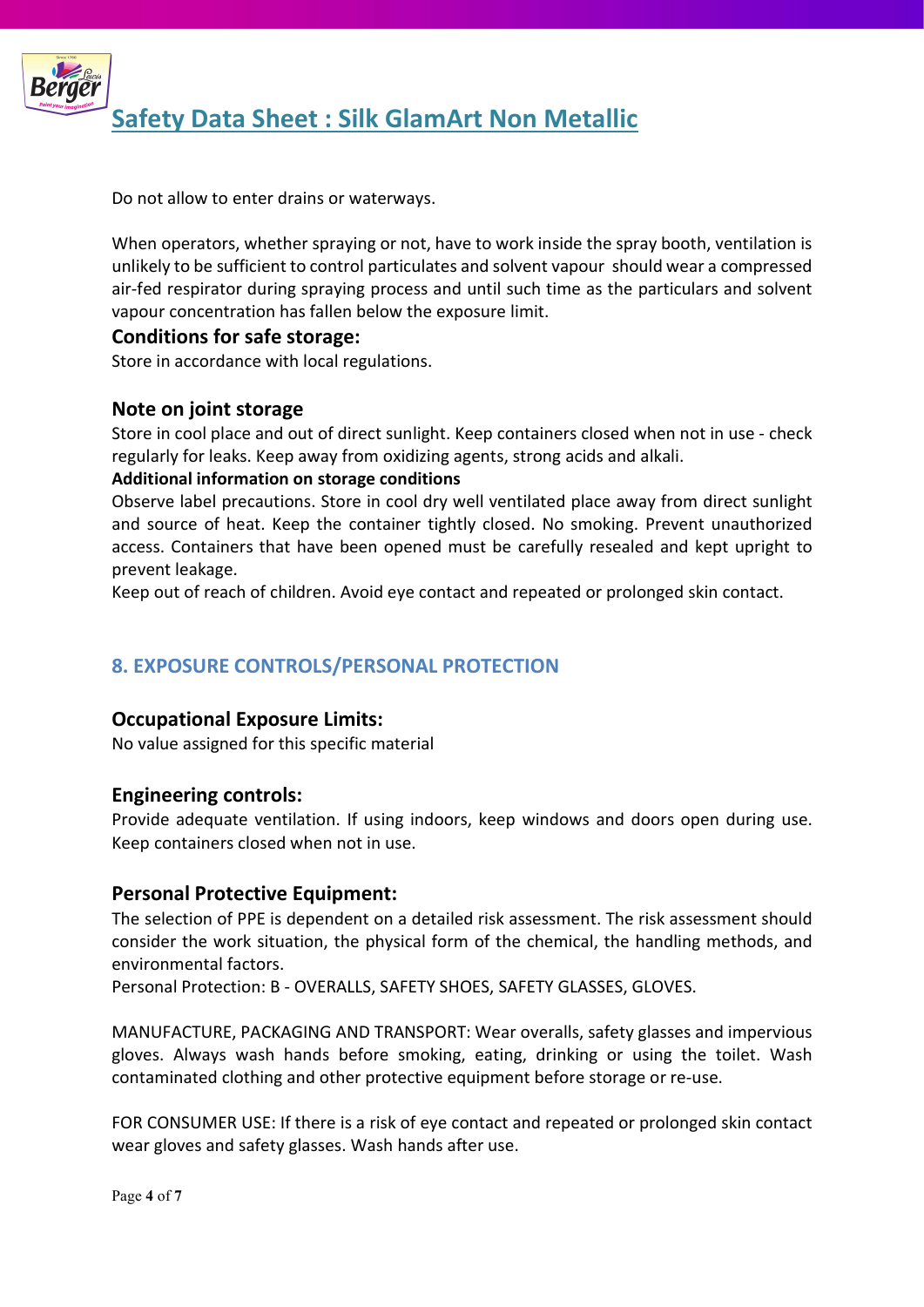

#### 9. PHYSICAL AND CHEMICAL PROPERTIES

| Physical state                  |                | Viscous liquid                       |
|---------------------------------|----------------|--------------------------------------|
| Colour                          |                | <b>Translucent white</b>             |
| Odour                           |                | <b>Bland</b>                         |
| Solubility                      | $\ddot{\cdot}$ | Miscible with water.                 |
| <b>Specific Gravity</b>         |                | $>1.0$ at 30 $^{\circ}$ C            |
| Relative Vapour Density (air=1) | ٠              | Not available                        |
| Vapour Pressure (20 °C)         |                | Not available                        |
| Flash Point (°C)                |                | Not applicable (Water based product) |
| Flammability Limits (%)         | ÷              | Not applicable                       |
| Auto-ignition Temperature (°C)  | $\ddot{\cdot}$ | Not applicable                       |
| %Volatile by Weight             | $\bullet$      | Not available                        |
| Solubility in water (g/L)       | $\ddot{\cdot}$ | Miscible                             |
| Melting Point/Range (°C)        | $\ddot{\cdot}$ | Not applicable                       |
| Boiling Point/Range (°C)        | $\ddot{\cdot}$ | 100 (water)                          |
| Decomposition Point (°C)        | ٠              | Not available                        |
| pH                              | ٠              | $8 - 10$                             |
| Viscosity                       |                | Not available                        |
| <b>Evaporation Rate</b>         |                | Not available                        |

# 10. STABILITY AND REACTIVITY

| Chemical stability               | Stable under normal conditions of use. |
|----------------------------------|----------------------------------------|
| Conditions to avoid              | Avoid contact with foodstuffs.         |
| Incompatible materials           | Incompatible with oxidizing agents.    |
| Hazardous decomposition products | Oxides of carbon.                      |
| Hazardous reactions              | None known.                            |

# 11. TOXICOLOGICAL INFORMATION

No adverse health effects expected if the product is handled in accordance with this Safety Data Sheet and the product label. Symptoms or effects that may arise if the product is mishandled and overexposure occurs are:

Ingestion: No adverse effects expected, however, large amounts may cause nausea and vomiting.

Eye contact: May be an eye irritant.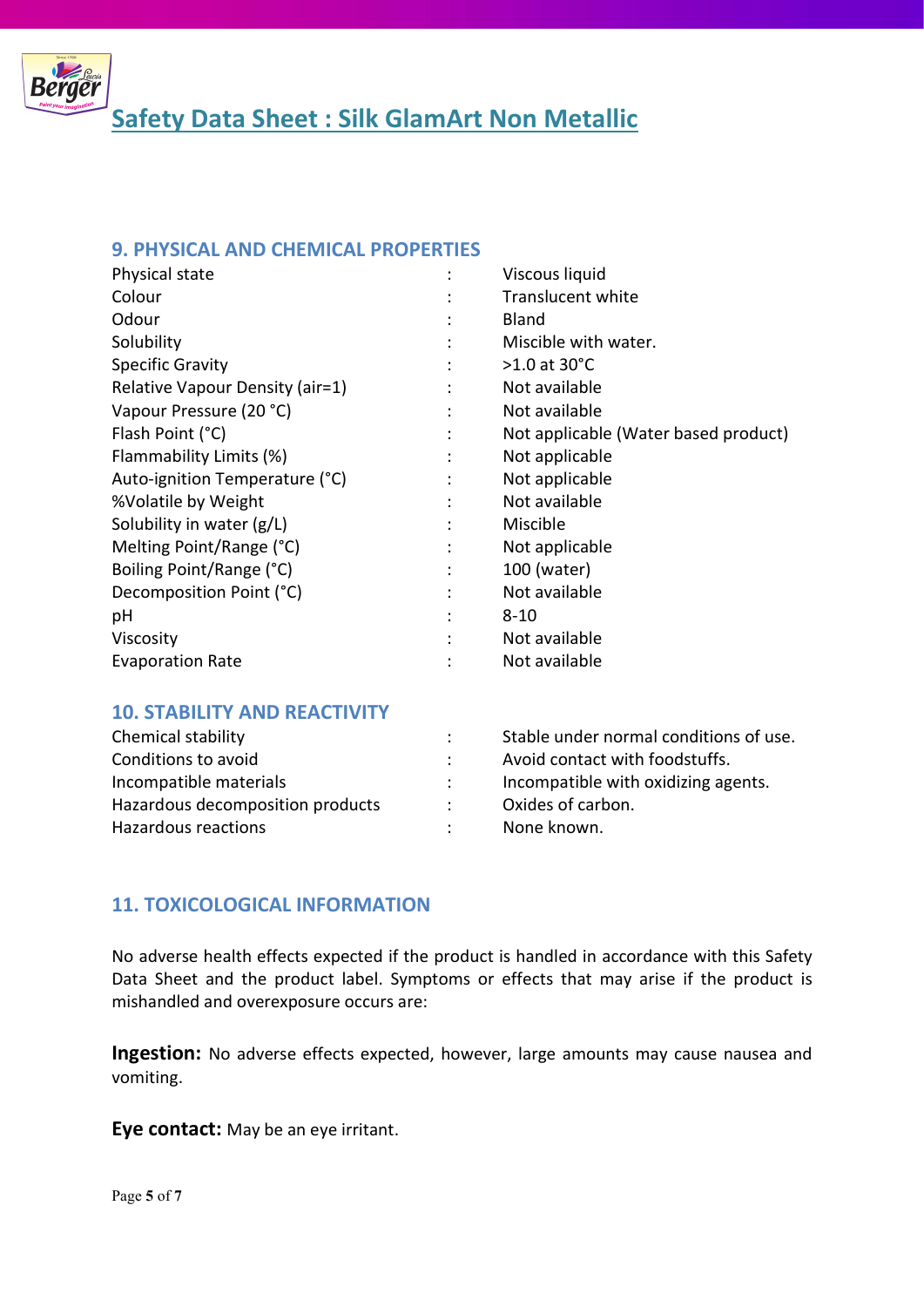

Skin contact: Contact with skin may result in irritation.

Inhalation: Where this material is used in a poorly ventilated area, at elevated temperatures or in confined spaces, vapour may cause irritation to mucous membranes of the respiratory tract, headache and nausea.

## Long Term Effects:

No information available for the product.

**Toxicological Data:** No LD50 data available for the product.

# 12. ECOLOGICAL INFORMATION

Eco-toxicity There is no data available on the mixture itself. Avoid contaminating waterways.

# 13. DISPOSAL CONSIDERATIONS

#### Disposal methods:

For small quantities: Do not pour leftover paint down the drain. Unwanted paint should be brushed out on newspaper, allowed to dry and then disposed of via domestic waste collection. Empty paint containers should be left open in a well ventilated area to dry out. When dry recycle the container via steel can recycling programs. Disposal of empty paint containers via domestic recycling programs may differ between local authorities. Check with your local council first. For large quantities: Refer to Waste Management Authority. Dispose of material through a licensed waste contractor. Normally suitable for disposal at approved land waste site.

### 14. TRANSPORT INFORMATION

| UN No         | : none |
|---------------|--------|
| GGV/IMDG Code | : none |
| RID/ADR       | : none |
| ICAO/IATA-DGR | : none |

#### 15. REGULATORY INFORMATION

Classification : Not classified as hazardous